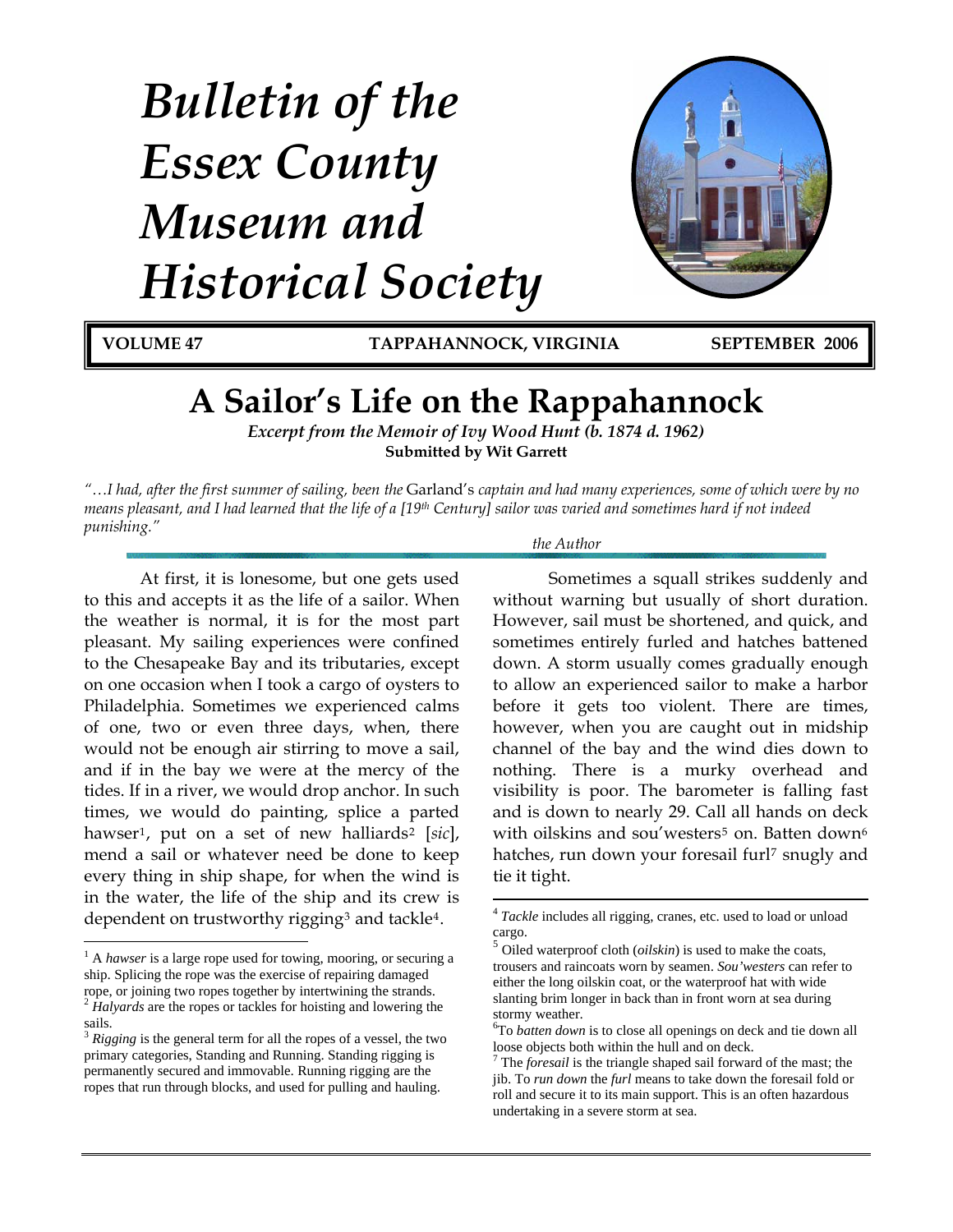Get a double reef<sup>[8](#page-1-0)</sup> in your mainsail<sup>[9](#page-1-1)</sup> and tie your topsail<sup>[10](#page-1-2)</sup> tight. Now get a reef in the  $jib^{11}$  $jib^{11}$  $jib^{11}$ , and stand by. A heavy black fog is the only thing that will run your barometer down to 29, other than a storm. If the fog comes, it is a relief. If no fog, you are in for a scrubbing and soon. When the wind strikes, your procedure of action is governed by your position, the visibility, the access to a harbor and the intensity of the wind. It is a time that taxes your experience and your ability to maneuver your craft to safety.

I remember one time in late October, Mr. [Julian] Clarkson went to Baltimore to buy his fall stock of goods for the store. I left the Rappahannock River loaded with lumber a short time before he took the steamer for Baltimore. After unloading my cargo in Baltimore, I contacted him and docked at the public wharf to take on his stock of merchandise. We finished loading late in the afternoon, and as his steamer would not leave until the next afternoon, he decided to come down on the vessel with me, thereby saving the cost of his transportation. We got under way about sunset and the next morning, were well down the Patapsco River near Sandy Point. As the day wore on it began to become overcast and a northeast wind kindled, which increased to a strong wind. By night fall we were off the Patuxent River and getting murky, so we went in the river to harbor overnight. The next morning it was thick foggy with a strong northeast wind blowing. Visibility was only a few hundred yards. He [Mr. Clarkson] wanted us to get under way, as we had a fair wind down the bay. I told him it was not fit weather to start out, but he kept insisting.

He was nervous and walked the decks continually. Finally I told him, if he wanted to risk his life and his cargo of goods, I would try to make the entrance to the Rappahannock River, but it would have to be done purely by sailing by

<span id="page-1-4"></span> $\overline{a}$ 

compass. He said it was a shame to lose that fair wind. I told him it was against my judgment, but we would comply with his request. So, we got under way and I sailed out to where I calculated was ship channel and set my course by compass, as it was still thick foggy and the wind was very heavy. He walked the decks continually which gave the entire crew the jimjams.

Late in the afternoon we began throwing the lead<sup>[12](#page-1-4)</sup>, sounding<sup>[13](#page-1-5)</sup> for depth of water, but found no bottom. Finally, as it was beginning to get dark, we got a sounding of six fathoms[14](#page-1-6) of water with mud bottom. Soon we had four fathoms with a hard sand bottom. We knew this was Windmill Point, at the north entrance of the Rappahannock River and marked by lighthouse, but we did not know whether our course would take us inside the lighthouse or off shore of it. Sounding for depth of water was our only guide and salvation and we kept the lead line going as fast as it could be hauled in and thrown again.

All hands were on the lookout for Windmill Lighthouse, although visibility was not more than one hundred yards, and to catch the sound of the lighthouse bell. [The] depth of water never got less than four fathoms and the bottom continued hard sand. It was tense moments. I was at the steering wheel and had not altered my course, as we still had four fathoms of water. Both Lewis Gowin [ship's cook] and I heard one toll of the lighthouse bell, which was to our leeward<sup>[15](#page-1-7)</sup>, but never saw the light. None of the rest heard it. The sound of the bell coming from the leeward assured us we were outside the lighthouse and safe. In a few minutes, water deepened to six fathoms with mud bottom, and we knew to a pinpoint our location. I held my course for about five minutes,

<span id="page-1-0"></span><sup>&</sup>lt;sup>8</sup> A *reef* is the rolled up part of a sale, tied with the reef lines. Rolling up a sail will shorten or reduce the size of the sail.

<span id="page-1-5"></span><span id="page-1-1"></span><sup>9</sup> The *mainsail* is the principal sail that is set on the main mast, the *mast* being the long pole set upright from the deck to support the rigging and sails.

<span id="page-1-7"></span><span id="page-1-6"></span><span id="page-1-3"></span><span id="page-1-2"></span><sup>&</sup>lt;sup>10</sup> The *topsail* is the second sail above the deck. <sup>11</sup> The *jib* is the triangular sail set foremost of the mainsail.

 $\overline{a}$ <sup>12</sup> A *lead* is a piece of lead (a weight), in the shape of a cone or pyramid, with a small hole at the base, and attached to a line, which was hand-thrown into the water to measure the depth of the water.

<sup>&</sup>lt;sup>13</sup> Sounding is the process of measuring of the depth of water. At the time represented in this article, this was a manual process (see footnote 14); also called shouting out the depth.  $14$  One *fathom* equals six feet.

<sup>&</sup>lt;sup>15</sup> Leeward is the side of the vessel sheltered from the wind; opposite of windward.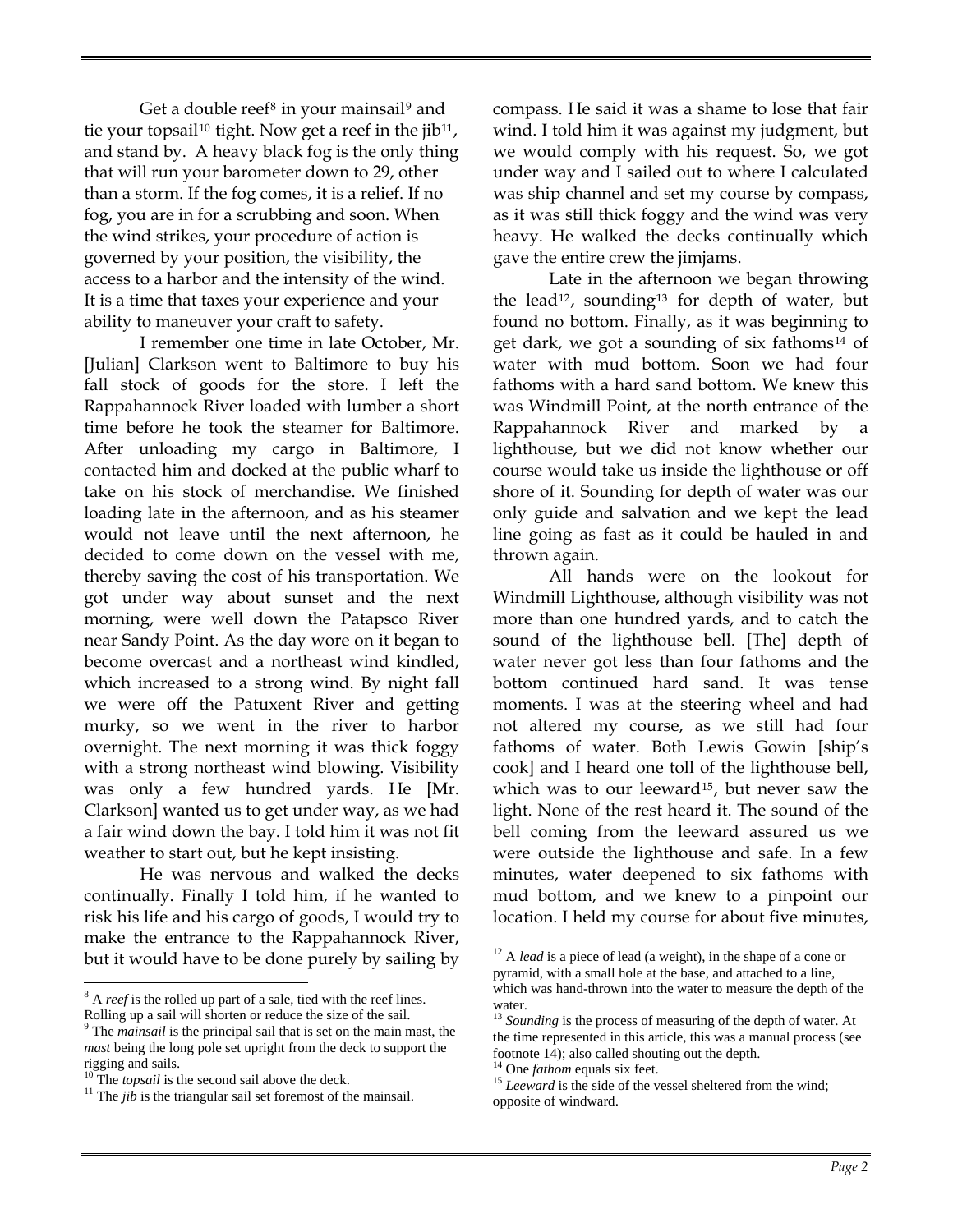[and] jibed<sup>[16](#page-2-0)</sup> our sails when I changed to a due westerly course for entrance into the Rappahannock River. I know Mr. Julian had walked ten miles on deck that day and was relieved as we steered into the mouth of the Rappahannock. After a few minutes he came aft and looked at the compass. He said, "Ivy, why don't you head into the mouth of the river?" I told him I was. He said, "You are heading due west, and will run aground any minute." I told him the channel course into the mouth of the river was due west, [and] he said, "I have lived on the Rappahannock River all of my life and I know the direction of the river is N. W. and S. E." I told him that to draw a line from Fredericksburg to the mouth of the river, it would be N. W. and S. E., but in order to clear Mosquito Bar, which runs out for about one half mile, and is hard sand with only three feet of water on it, it was necessary to steer a westerly course. He replied, "You are the captain, but you are going to run aground any minute now."

Later I learned from one of the crew that Mr. Julian approached him and told him that I was about to run the vessel ashore and that he could not prevail on me to change my course. Mr. Julian wanted him to try to persuade me that I was steering a wrong courses. He [the crewman] told Mr. Julian that he had better leave me alone, as I knew what I was doing and that he would not go to me offering advice. So, Mr. Julian, in all sincerity, came back to me and said he hated to disagree with me, but he disliked to see the vessel lost after having made such a wonderful fete of locating Windmill Lighthouse over a ten hour period of blind steering in a dense fog, and urged me to try to realize my mistake before it was too late and change my course. I realized his honest conviction and sincerity, [for] he meant well and personally had much at stake, his own life included. He thought he was right. Nevertheless, I KNEW he was wrong. I knew from actual experience, over and

 $\overline{a}$ 

over again, I had chartered this course in day light and fair weather.

The day had been a tense one in every respect. It is a strenuous situation under such conditions and circumstances. Then, in the final and crucial minutes to be unnecessarily disturbed and frustrated, I was forced to have to tell him that I knew what I was doing and that I wished he would not further disturb and annoy me by trying to force his own opinion on me. I would not listen to it and was personally assuming all responsibility myself in performing a duty that was entrusted to me and which involved the safety and preservation of the vessel, its cargo, and the lives of all on board. I hated to have to do it, but it had to be done. He did not say any more, but continued to pace the decks, and doubtless still upheld his own opinion.

It had now been about ten or twelve minutes since we jibed sails and pursued a westerly course. I figured we had gone about far enough to clear Mosquito Bar. I told the boys to stand by to trim<sup>[17](#page-2-1)</sup> our sails as I eased into the wind with about one quarter sheets<sup>[18](#page-2-2)</sup>. I headed a northerly course for Butler's Hole under the north shore for anchorage. In a few minutes the water began to become smoother as Mosquito Bar was breaking the heavy seas, and which verified my position. We soon anchored in four fathoms of water, where it was comparatively smooth. We went down into the cabin and I took a pin and stuck it in the chart at the point I figured we were anchored, and said, "We will see in the morning how near right I am." The next morning Mr. Julian was up at the crack of day and called me out of a deep sleep to say, "Ivy, by golly, you are right." We got under way and dropped anchor at Bowlers Wharf that afternoon.

I have gone into more detail in this than was necessary, but wanted to give a true and accurate account of an actual experience in a sai1or's life. I still say it was against my better

<span id="page-2-2"></span><span id="page-2-1"></span><span id="page-2-0"></span> <sup>16</sup> To *jibe* the sails is to change *tack* (direction) while going downwind; bringing the boat from one tack to the other, so that the sail is flown in the opposite side by turning through the eye of the wind.

<sup>&</sup>lt;sup>17</sup> The sails of the vessel are adjusted (trimmed) to the best

advantage to improve the fore- and aft- balance of the vessel. 18 A *sheet* is the line attached to the lower corners of a sail to either extend the sail or to alter its direction.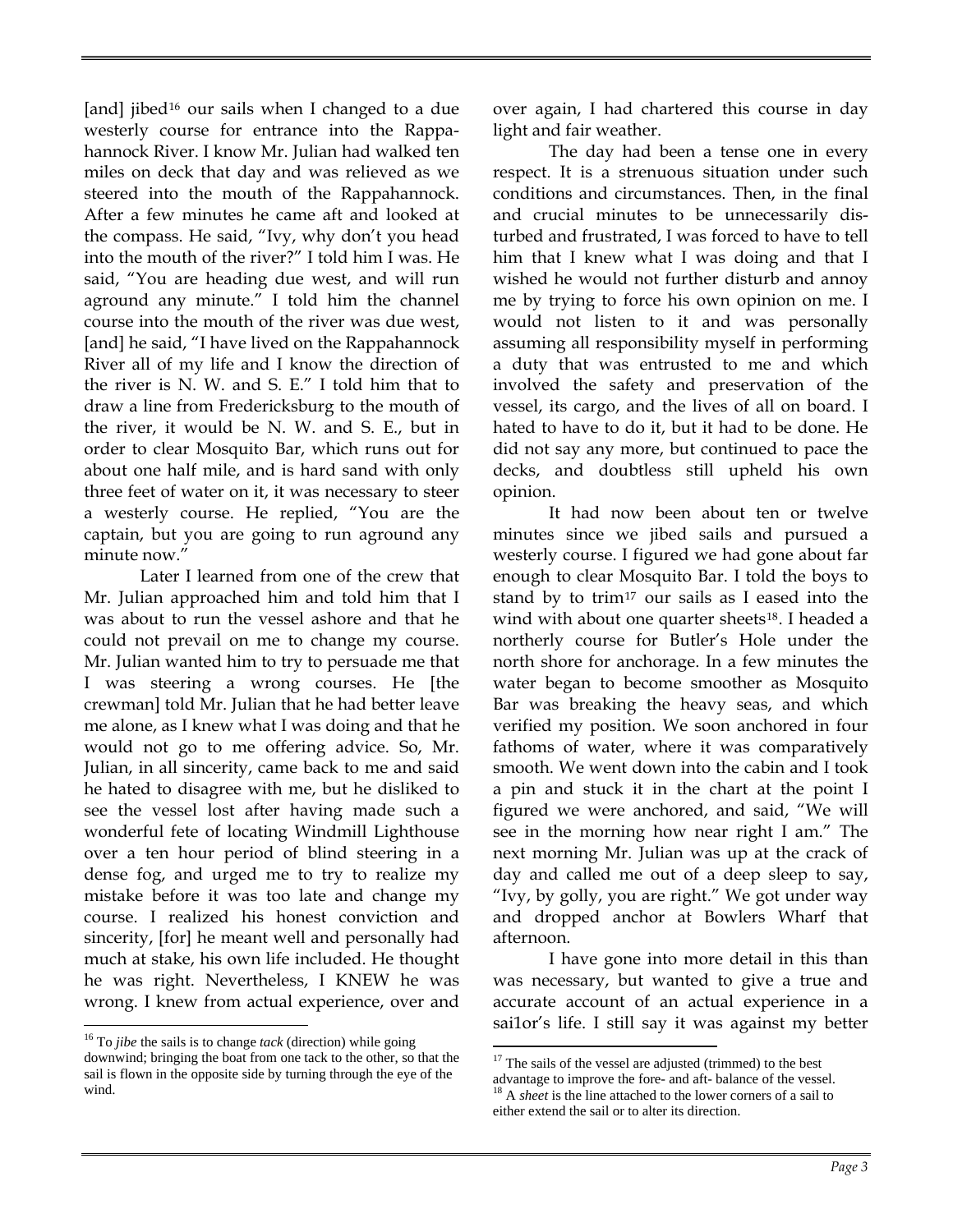judgment that I left harbor in the Patuxent River that morning because it was a gamble, or, a chance. The odds were against me, and there was no excuse for taking chances, except that I was over persuaded, and should have stood PAT.

*"… I have spent 'Dog hours" in the old Rappahannock River, when caught out in rough weather and the seas were rolling high and the raw cold wind would blow the spray…with such force as to make my cheeks sting."* 

 *the Author*

### *Author Biography*

**Ivy Wood Hunt** was born in the Ozark Mountains of Missouri on January 5, 1874. At the age of seventeen, he was encouraged by his uncle, James L. Clarkson, to migrate to the state of Virginia, specifically to Center Cross, where he would have the opportunity for training and gaining business experience in the mercantile establishment of Mr. Clarkson's son-in-law, Julian Clarkson, who had married Ivy's first cousin. As further inducement to persuade Ivy to take advantage of the chance to ensure his future welfare and success in life, Mr. Clarkson paid his nephew's steamboat passage and additional traveling expenses for the trip to Center Cross. Carrying only a small trunk, Ivy caught the local train to St. Louis, where he purchased a second class ticket to Baltimore MD. In Baltimore, he boarded the steamer *Richmond* headed for the Rappahannock River in Virginia.



On September 1, 1891, Ivy arrived at Bowler's Wharf. There he was met by Mr. Julian Clarkson who drove him to Center Cross and a new life. At the Center Cross mercantile, he was introduced to a little girl, *"apparently ten or twelve years old, daintily dressed, blonde, very reserved, quiet, and shy. She had freckles on her cheeks and nose, and the most beautiful golden blonde hair I had ever seen, done up in a dozen or more curly rolls, streaming down her back to her waist."* At that moment, Ivy could hardly have imagined that he would someday marry this little girl, Lulie Hundley Garrett, the daughter of Mr. Clarkson's sister, Lucy Garrett. Lucy was married to C. P. Garrett, Mr. Clarkson's brother-in law. Although Ivy began his interesting and colorful career in Center Cross, the water soon beckoned once again. He returned to Bowler's Wharf in 1895 to work in the oyster business owned by Lulie's father, who was in poor health at the time.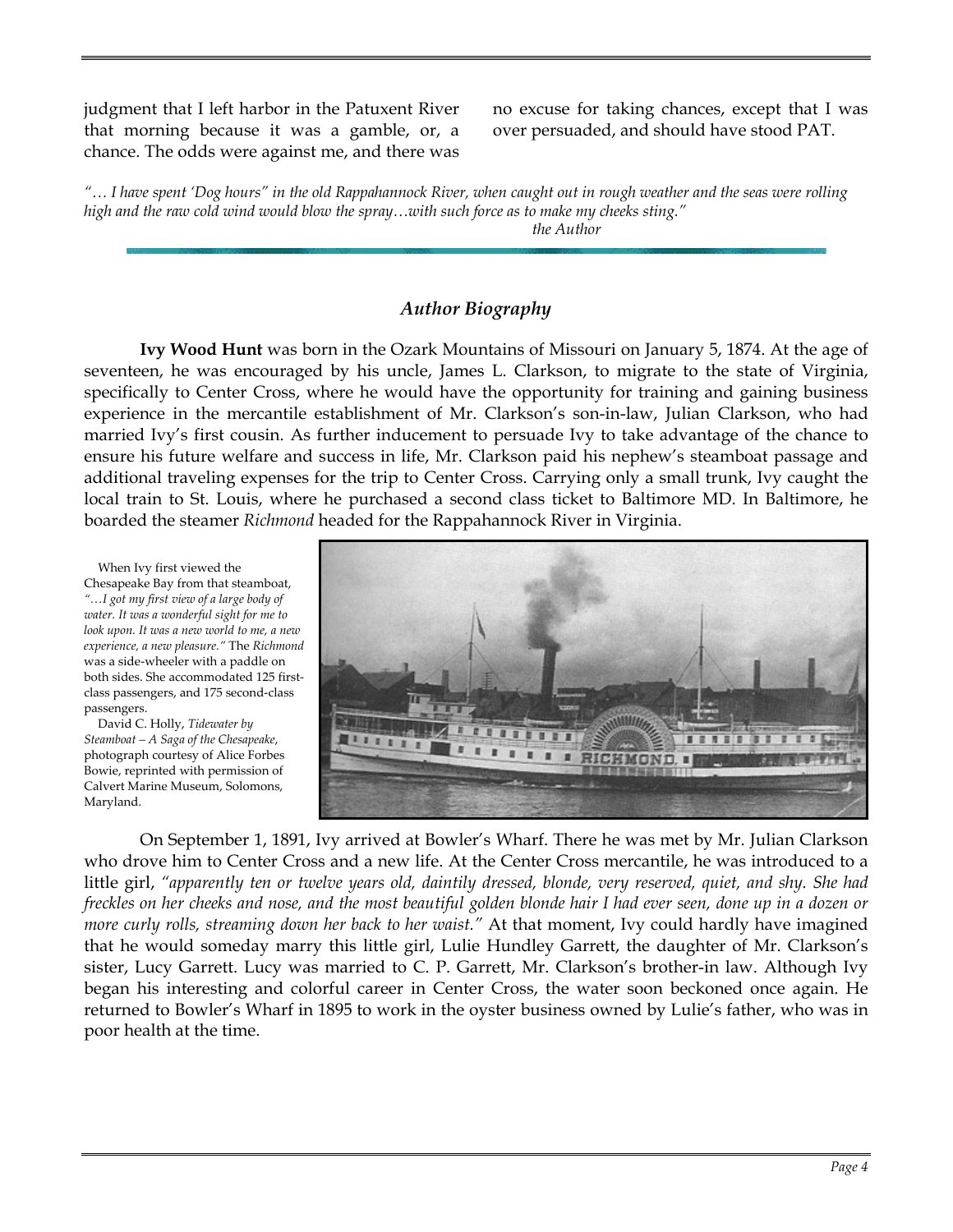

#### *Bowler's Wharf*

The oyster house, on the left, was built by C. P. Garrett and Ivy Hunt in 1895. Later, when Ivy Hunt and Mr. Garret formed a partnership in 1897, the business became known as "Garrett & Hunt, Growers and Shippers of Choice Rappahannock Oysters."

Photograph reprinted with permission of The Mariners' Museum, Newport News, VA.

In 1897, Ivy and Mr. Garrett formed a partnership when they bought the *Garland*, an old schooner they chanced upon trapped in ice and sunken at a local wharf on the Rappahannock. Always ready to take on new ventures, the two men raised the *Garland* and overhauled her. The gamble was well worth the risk, for it was the beginning of another successful enterprise, freighting.



Ivy began his sailing career as mate on the *Garland*, and later became her captain. In 1902, he married the "little girl" he had met at the Center Cross Store, and even though they eventually relocated to Littleton, CO for Lulie's health, Bowler's Wharf remained close to his heart.

*Lulie Garrett Hunt Ivy Wood Hunt* 



Photographs courtesy of Kathryn Carpenter Granddaughter of Julian Clarkson

Ivy was a successful businessman throughout his life. His ventures would include mercantile management, oystering, freighting, restauranteur, and even, automobile dealer. In 1958, at the age of 84, he began writing a memoir of some of the highlights of his life. His fondest memories were of the water, its beauty, power, and timeless connection with the rhythms of life. The excerpt featured in this issue of the Bulletin describes an incident that happened about 1897-98. It reflects his warm sense of humor, stalwart approach to life, and refreshing writing style, rich in the conversational tones and vernacular of the 19th century seaman on the Rappahannock River. Ivy and Lulie are buried in the Ephesus Baptist Church cemetery in Dunnsville, VA, not far from Bowler's Wharf.

**William C. (Wit) Garrett**, a native of Bowler's Wharf, is the nephew of Lulie Garrett and Ivy Wood Hunt. Wit hopes, in the future, to publish Ivy Wood Hunt's complete manuscript for family and friends. The Essex County Museum and Historical Society, currently planning renovations for museum exhibition and research options for members and visitors, looks forward to adding this entertaining and historical information to its collection of research material. Wit and his wife, Frances, live at Bowler's Wharf in the house they built next to the Garrett home, once owned by Ivy Wood Hunt, where Wit was born.

**Editor's Note:** *Every care has been taken to preserve the voice and integrity of the Ivy Wood Hunt manuscript. Minor punctuation changes were made in the interest of emphasis and clarity for the reader. Footnotes were added to*  define the nautical terminology within the context of the presentation. The footnotes, as interpreted by the editor, *were gleaned from various websites, the most useful being: http//www.marineterms.com, developed by Infomarine Online, which offers a Business Guide for Marine Professionals containing an excellent A-Z Marine Dictionary.* 

*Special thanks to Calvert Marine Museum, Solomons, MD and The Mariners' Museum, Newport News, VA for generously extending permission to reprint copyrighted material. We encourage you to visit each of these wonderful museums for a unique and enjoyable educational experience.*